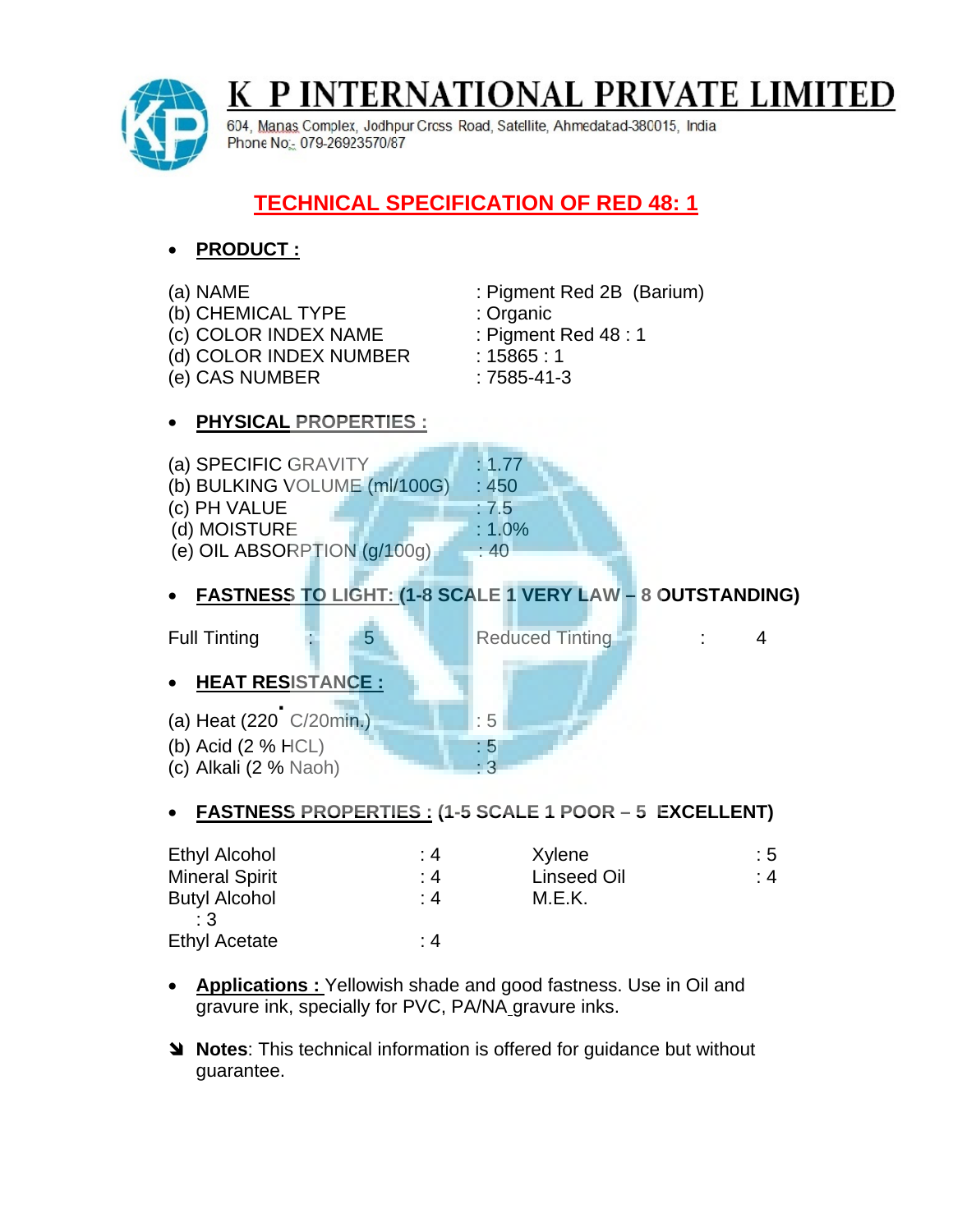| <b>Technical Specification of</b> |                                  |                |           |  |  |
|-----------------------------------|----------------------------------|----------------|-----------|--|--|
| <b>Name</b>                       | <b>Permanent Red 2B (barium)</b> | C. I. No.      | 15865:1   |  |  |
| C. I. Name                        | <b>Pigment Red 48:1</b>          | <b>CAS No.</b> | 7585-41-3 |  |  |
|                                   |                                  |                |           |  |  |

| <b>Physical Properties</b>                    |             |
|-----------------------------------------------|-------------|
| <b>Specific Gravity</b>                       | : 1.77      |
| Bulking Volume (ml/100g)                      | :450        |
| <b>PH</b> Value                               | : 7.5       |
| Moisture                                      | : 1.0 % max |
| Oil Absorption $(g/100g)$                     | : 40        |
|                                               |             |
| <b>Fastness To Light</b>                      |             |
| <b>Full Tinting</b>                           |             |
| <b>Reduced Tinting</b>                        | : 4         |
|                                               |             |
| <b>Resistance to</b>                          |             |
| Heat $(220^{\circ} \text{ C}/20 \text{min.})$ | : 5         |
| Acid $(2% HCL)$                               | $\cdot$ 5   |
| Alkali (2%NaOH)                               | :3          |
|                                               |             |
| <b>Resistance to Solvents</b>                 |             |

| <b>Resistance to Solvents</b> |     |  |
|-------------------------------|-----|--|
| Ethyl Alcohol                 | :4  |  |
| <b>Butyl Alcohol</b>          | :4  |  |
| <b>Ethyl Acetate</b>          | :4  |  |
| M.E.K                         | : 3 |  |
| Xylene                        | : 5 |  |
| Mineral Spirit                | :4  |  |
| Linseed Oil                   | : 4 |  |
|                               |     |  |

## **Main Applications**

Yellowish shade and good fastness. Ba lake toner. Use in oil and gravure ink, specially for PVC, PA/NC gravure inks.

Notes: This technical information is offered for guidance but without guarantee.